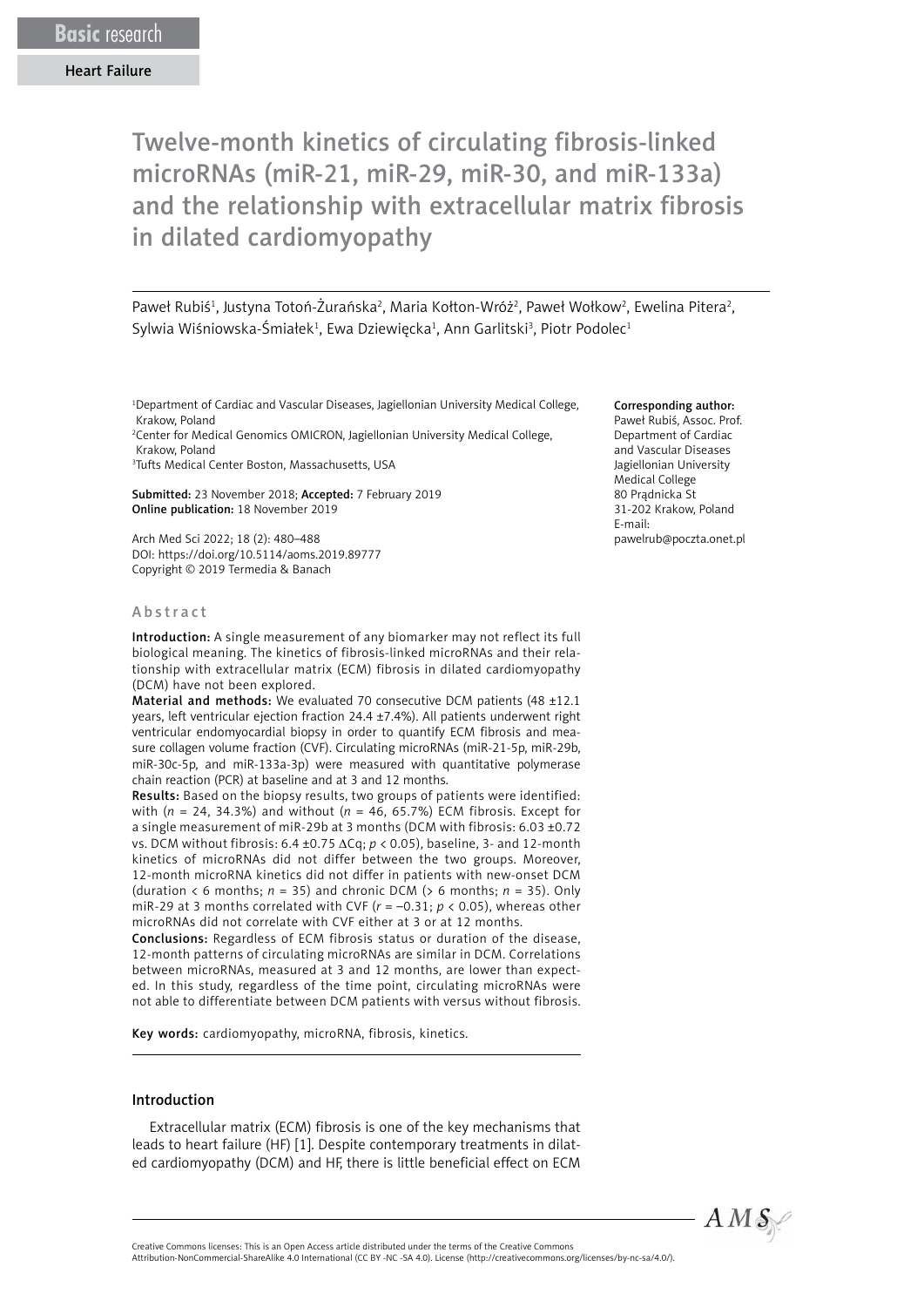fibrosis, which, in fact, frequently progresses [2]. Extracellular matrix fibrosis involves numerous parallel and intertwined mechanisms resulting in amplification or inhibition of fibrosis at various levels. In addition to well-characterized mechanisms, such as TGF-β-dependent pathways, cytokines, growth hormones, and regulatory proteins, there is increasing interest in fibrosis regulation via non-coding RNAs [3, 4]. MicroRNAs are short, non-coding RNA sequences that regulate gene expression at the post-transcriptional level by targeting the 3'-untranslated region of mRNA sequences. Recent studies indicate that microRNAs control a variety of cellular processes essential to the heart, including fibrosis [5, 6]. Circulating microRNAs are present in all blood components, including plasma, platelets, erythrocytes, and nucleated blood cells. They are remarkably stable in plasma and are resistant to harsh external conditions, such as boiling, low or high pH, long-term storage as well as internal conditions, e.g. they are protected from endogenous RNase activity [7]. The selection of microRNAs for the current study was based on research, performed predominantly in animal models, that established a link between miR-21, miR-29, miR-30, and miR-133 and cardiac fibrosis [8].

The biomarker-based approach in chronic diseases, such as HF, is slowly gaining momentum. Studies have revealed that certain biomarkers, including B-type natriuretic peptide, C-reactive protein or troponins, may help to predict clinical outcomes, distinguish high-risk subgroups or even guide therapy [9]. However, the majority of studies utilized only a single (one time point) measurement of the biomarker and, as such, our understanding of the kinetic patterns of biomarkers is rudimentary [10]. The relationships between either circulating or myocardial microRNAs and ECM fibrosis in various cardiac conditions, including DCM and HF, has been previously explored [11, 12]. However, only a few studies have investigated the dynamic nature of circulating microRNAs in cardiac diseases, and none have specifically addressed the relationship between ECM fibrosis and the kinetics of microRNAs.

Therefore, we aim to investigate the long-term kinetics of fibrosis-linked microRNAs in DCM patients stratified according to the duration of the disease and fibrosis status.

## Material and methods

#### Study population

The study was approved by the institutional review board and the ethics committee, and all patients provided written informed consent prior to enrollment. Dilated cardiomyopathy was diagnosed according to the guidelines of the European Society of Cardiology [13], and HF status was defined according to New York Heart Association (NYHA) criteria. In order to be enrolled, patients with class I–III NYHA HF had to remain clinically stable for at least 2 weeks prior to beginning the study. Our hospital is a tertiary referral center for advanced HF and cardiomyopathies. All DCM patients who were recruited for this study were evaluated either in the outpatient or inpatient setting including transfers from referring hospitals. As one of the main aims of this study was to explore whether fibrosis-related biomarkers are related to the duration of disease, our goal was to include an equal number of patients with new-onset and chronic DCM (35 subjects per each group). The recruitment of patients with chronic DCM (duration > 6 months) took less time than for those with recent DCM (duration  $\leq 6$  months). Therefore, the chronic DCM subgroup was recruited in less than 10 months and an additional 5 months was required to complete the recruitment of the remaining new-onset DCM patients for a total of 35. Two hundred patients were screened in total. New-onset HF was defined as a duration of symptoms less than or equal to 6 months (group 1), and chronic DCM (group 2) was defined as a duration of symptoms greater than 6 months. The duration of HF symptoms was measured based on the time which had elapsed from the beginning of typical HF symptoms (such as dyspnea on exertion or at rest, paroxysmal nocturnal dyspnea, orthopnea, palpitations, and/or edemas) to the index hospitalization or ambulatory visit to the cardiology clinic. Assessment of the patients' clinical status, transthoracic echocardiograms, and blood sampling were performed at baseline, 3, and 12 months. A study flow diagram is presented in Figure 1. The control group was composed of 20 healthy

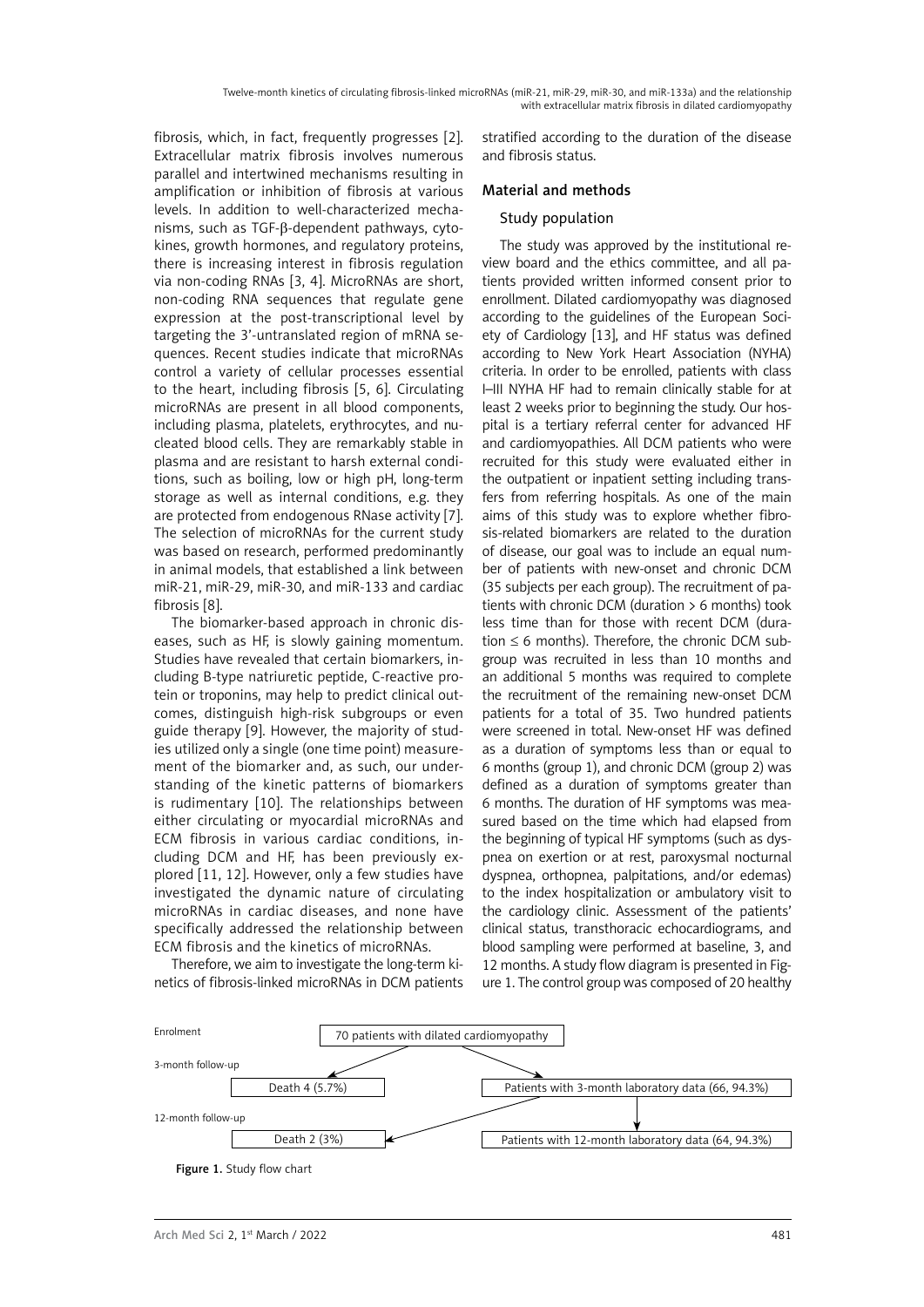volunteers [age  $35.8 \pm 7.9$  years; male sex - 16 (80%), LV end-diastolic diameter  $-49.3 \pm 3.4$  mm, left ventricular ejection fraction  $-63.8 \pm 4.7\%$ ]. Those subjects were recruited from a pool of healthy hospital workers, families of hospital personnel or those subjects who responded to the call. The baseline characteristics of the control group have already been presented in the previous paper [11].

## Echocardiography

Echocardiography was performed according to the recommendations of the American and European Associations of Cardiovascular Imaging [14]. Transthoracic echocardiograms were obtained on commercially available equipment (Vivid 7 GE Medical System, Horten, Norway) with a phased array 1.5–4 MHz transducer. Conventional M-mode, 2-dimensional and Doppler parameters were calculated. All measurements were obtained from the mean of 3 beats for patients in sinus rhythm, and 5 beats for those in atrial fibrillation. Chamber diameters, areas, and volumes were normalized for body surface area.

#### Endomyocardial biopsy

Endomyocardial biopsy (EMB) procedures were performed via a femoral or jugular vein approach [15]. Long (104 cm), flexible, 7 French disposable biopsy forceps with small jaws (Cordis, Johnson & Johnson Co, Miami Lakes, FL, USA) were used. Relying on years of experience, both in the biopsy technique and state-of-the-art pathology assessment, we have found that five good quality myocardial samples are adequate for numerous laboratory analyses. Consequently, we acquired five samples in the majority of cases. However, in 5 patients due to reasons including technical difficulties and length of the procedure, we sampled 3–4 cardiac samples. The presence or absence of fibrosis as well as the degree of fibrosis was determined qualitatively by an experienced pathologist who had been blinded to the clinical data. Specimens for fibrosis assessment were stained with Masson's trichrome; fibrotic areas stained blue and normal muscle fibers stained red. We defined ECM fibrosis as the disproportionate accumulation of fibrillar collagen between intermuscular spaces previously devoid of collagen. Patients were diagnosed as either fibrosis-positive or negative. Collagen volume fraction (CVF) was assessed by quantitative morphometry in biopsy sections stained with collagen specific picro-sirius red. For each cardiac sample, a total of 10 fields were analyzed with  $a \times 40$  objective lens. CVF was expressed as the percentage of the red-stained area per total myocardial tissue area and expressed as a percentage (%) [11].

#### Circulating microRNAs

Levels of microRNA were measured by qPCR. The technique was previously described [16]. RNA was extracted from 100 μl of plasma using a Mir-Vana kit (Life Technologies) following the manufacturer's protocol. Two microliters of extracted RNA was used to perform reverse transcription with a TaqMan Advanced MicroRNA cDNA Synthesis Kit (Life Technologies). Samples of cDNA were 10× diluted before the qPCR reaction. qPCR was conducted on 384-well plates with TaqMan Advanced MasterMix and TaqMan Advanced Assays targeting: hsa-miR-21-5p, hsa-miR-29b-3p, hsamiR-30c-5p, hsa-miR-133a-3p, hsa-miR-26a-5p. Fifteen microliter reactions were prepared with a Bravo pipetting station (Agilent Technologies), and the real-time reaction was run and read on the CFX384 Real Time PCR Detection System (Bio-Rad). Three microRNAs (miR-15b, miR-16 and miR-423) were selected based on our previous experience with qPCR in plasma samples. A coefficient of variation and M-value were calculated for these microRNAs. The best combination of microR-NAs was miR-15b and miR-16 (CV = 0.23 and 0.2; respectively). Mean Cq values were normalized to the geometric mean of hsa-miR-15b-5p and hsamiR-16-5p, which were selected as relatively stable controls in pilot experiments. Normalized data were expressed for each sample as  $[2^{-\Delta Cq}]$ . Cq is defined as the difference between the Cq value of the microRNA of interest and the geometric mean of miR-15b and miR-16 for a particular sample.

#### Statistical analysis

The normality of the distribution of variables was assessed with the Shapiro-Wilk test. Levels of biomarkers at different time-points were compared using the Wilcoxon test for paired samples. A nonparametric test was used since differences between time-points were not normally distributed (according to the Shapiro-Wilk test). Differences between the two groups in terms of levels of miR-21, miR-29 etc. at a single time-point as well as differences in changes between time-points were assessed with the Mann-Whitney-Wilcoxon two-sample test. A nonparametric procedure was chosen due to the lack of normality in the groups compared. All results were considered statistically significant when *p* was < 0.05. All the analyses were conducted in R software, version 3.3.2 (R Foundation for Statistical Computing, Vienna, Austria).

#### Results

#### Baseline characteristics

Table I shows the baseline characteristics of the study population. The majority of patients were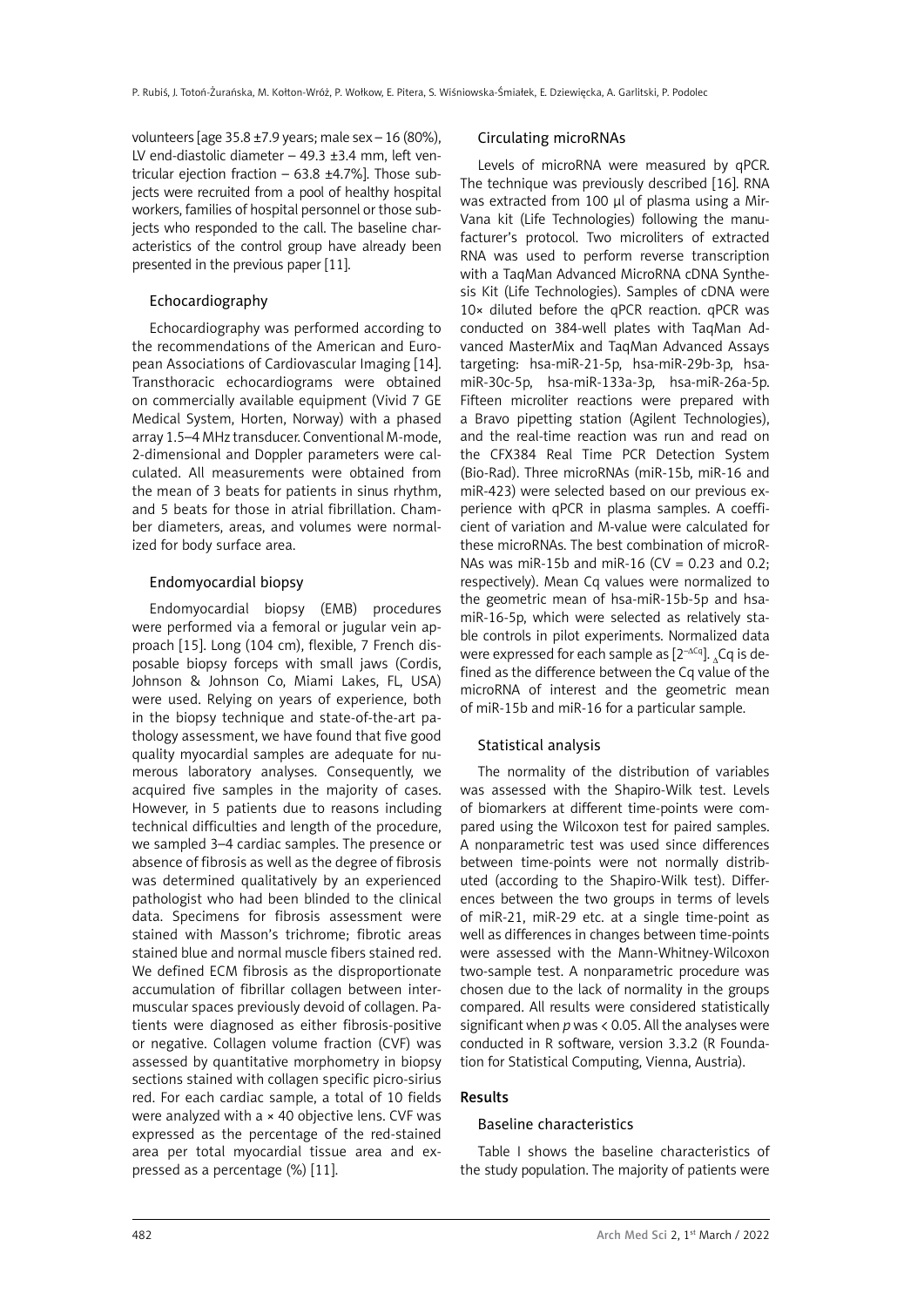male with HF (NYHA class 2.49 ±0.7). All of the patients had a severely remodeled LV with significantly depressed LV ejection fraction (LVEF 24.4 ±7.4%). Approximately one-third of patients had ECM fibrosis diagnosed with EMB  $(n = 24; 34.3\%).$ Patients had a significantly increased serum NT-proBNP level (3373 ±5428 pg/ml). All patients were on optimal medical therapy.

# Comparison of 3- and 12-month microRNAs between dilated cardiomyopathy patients and the control group

A comparison of baseline values of circulating microRNAs between DCM patients and the control group was presented in a previous paper [11]. Three- and 12-month microRNA comparisons between those two groups are presented in Table II. All microRNAs, both at 3 and 12 months, significantly differed between DCM patients and the controls.

## Kinetics of circulating microRNAs in new-onset dilated cardiomyopathy

MiR-21 was similar at baseline and 3 months  $(0.04 \pm 0.63 \text{ and } -0.18 \pm 0.45 \text{ C}a)$ ; however, miR-21 significantly decreased between baseline and 12 months (0.04 ±0.63 vs.  $-0.45$  ±0.49  $Cq$ ). All three microRNAs – miR-29, miR-30 and miR-133 – had exactly the same pattern: a significant increase from baseline via 3 months to 12 months (miR-29: 2.94 ±0.54 vs. 6.40 ±0.76 and 2.94 ±0.54 vs. 7.10 ±1.34 <sub>2</sub>Cq; miR-30: 4.34 ±1.24 vs. 6.34  $\pm$ 2.35 and 4.34  $\pm$ 1.24 vs. 7.76  $\pm$ 1.58 <sub>A</sub>Cq; miR-133: 8.07 ±1.85 vs. 10.33 ±1.40 and 8.07 ±1.85 vs. 10.11 ±1.28 Cq; all  $p < 0.05$ ). Individual microRNA values over time are depicted in Figure 2.

# Kinetics of circulating microRNAs in chronic dilated cardiomyopathy

Only miR-21 levels decreased from baseline via interim measures at 3 months to 12 months  $(0.41 \pm 0.54 \text{ vs. } -0.36 \pm 0.38 \text{ vs. } -0.28 \pm 0.77 \text{ }$ . Cq; *p* < 0.05). At the same time, the remaining micro-RNAs levels increased: both miR-29 and miR-30 values differed between baseline and 3- and 12-month (miR-29: 2.80 ±1.02 vs. 6.07 ±0.86 and 2.80 ±1.02 vs.  $6.89 \pm 1.19$ , Cq; miR-30:  $4.16 \pm 0.82$  vs.  $5.41 \pm 1.61$ and 4.16 ±0.82 vs.7.9 ±2.85 <sub>4</sub>Cq; *p* < 0.05), and also between 3- and 12-month measurements (miR-29: 6.07 ±0.86 vs. 6.89 ±1.19  $_{x}$ Cq; miR-30: 5.41 ±1.61 vs. 7.9 ±2.85 ΔCq; *p* < 0.05). The value of miR-133 increased from baseline to 3 and 12 months (7.20  $\pm$ 2.93 vs. 10.19 $\pm$ 1.36 vs. 10.75  $\pm$  1.04  $\Box$ Cq;  $p$  < 0.05). However, it was similar between 3- and 12-month controls (Figure 2).

## Kinetics of circulating microRNAs in dilated cardiomyopathy with fibrosis

There was no statistically significant difference in miR-21 values at baseline, 3- and 12-month

| Table I. Baseline characteristics of the study popu- |
|------------------------------------------------------|
| lation ( $n = 70$ )                                  |

| Parameter                        | Results           |
|----------------------------------|-------------------|
| Age [years]                      | $48.0 \pm 12.1$   |
| Sex [male/female]                | 63 (90%)/7 (10%)  |
| BMI $[kg/m2]$                    | $26.8 \pm 5.4$    |
| NYHA class                       | $2.5 \pm 0.7$     |
| Duration [months]                | $24.3 \pm 35.6$   |
| LBBB, $n$ $(\%)$                 | 18 (25.7)         |
| LVESd/BSA [mm/m <sup>2</sup> ]   | $30.1 \pm 7.1$    |
| LVEDd/BSA [mm/m <sup>2</sup> ]   | $35.6 \pm 7.0$    |
| LVESvol/BSA [ml/m <sup>2</sup> ] | 96.1 ±49.0        |
| LVEDvol/BSA [ml/m <sup>2</sup> ] | 126.8 ±59.8       |
| LVEF $(%)$                       | $24.4 \pm 7.4$    |
| E/E' (average sep + lat)         | $20.8 \pm 11.4$   |
| ECM fibrosis, n (%)              | 24.0 (34.3)       |
| PA mean [mm Hg]                  | $23.1 \pm 10.9$   |
| PH, n (%)                        | 27.0 (39.7)       |
| VO <sub>2</sub> peak [ml/kg/min] | $16.5 \pm 6.1$    |
| $Hb$ [g/dl]                      | $14.0 \pm 1.6$    |
| hs-troponin T [ng/ml]            | $0.022 \pm 0.018$ |
| hs-CRP [mg/dl]                   | $9.5 \pm 23.6$    |
| NT-proBNP [pg/ml]                | 3373 ±5428        |
| $\beta$ -Blocker, n (%)          | 69 (98.6)         |
| ACE-I or ARB, n (%)              | 68 (97.1)         |
| MRA, n (%)                       | 66 (94.0)         |
| Furosemide, n (%)                | 42 (60.0)         |
| CRT-D, n (%)                     | 20 (28.6)         |

*Data are presented as mean ± SD or n (%). BMI – body mass index, NYHA – New York Heart Association class, LBBB – left bundle branch block, LVESd/BSA – indexed to body surface area left ventricular endsystolic diameter, LVEDd/BSA – indexed LV end-diastolic diameter, LVESvol/BSA – indexed LV end-systolic volume, LVEDvol/BSA – indexed LV end-diastolic volume, LVEF – left ventricular ejection fraction, E/E' (average sep + lat) – ratio of early mitral inflow E-wave and early myocardial E' velocity (E' – average of septal and lateral myocardial velocity), ECM fibrosis – extracellular matrix fibrosis, PA mean – mean*  pulmonary artery pressure, PH – pulmonary hypertension, VO<sub>2</sub>peak – *peak oxygen uptake, Hb – hemoglobin, hs-troponin T – high-sensitivity troponin T, hs-CRP – high-sensitivity C-reactive protein, NT-proBNP – amino-terminal pro B-type natriuretic peptide, ACE-I – angiotensin converting enzyme inhibitor, ARB – angiotensin receptor type 1 blocker, MRA – mineralocorticoid receptor antagonist, CRT-D – cardiac resynchronization therapy with cardioverter-defibrillator.*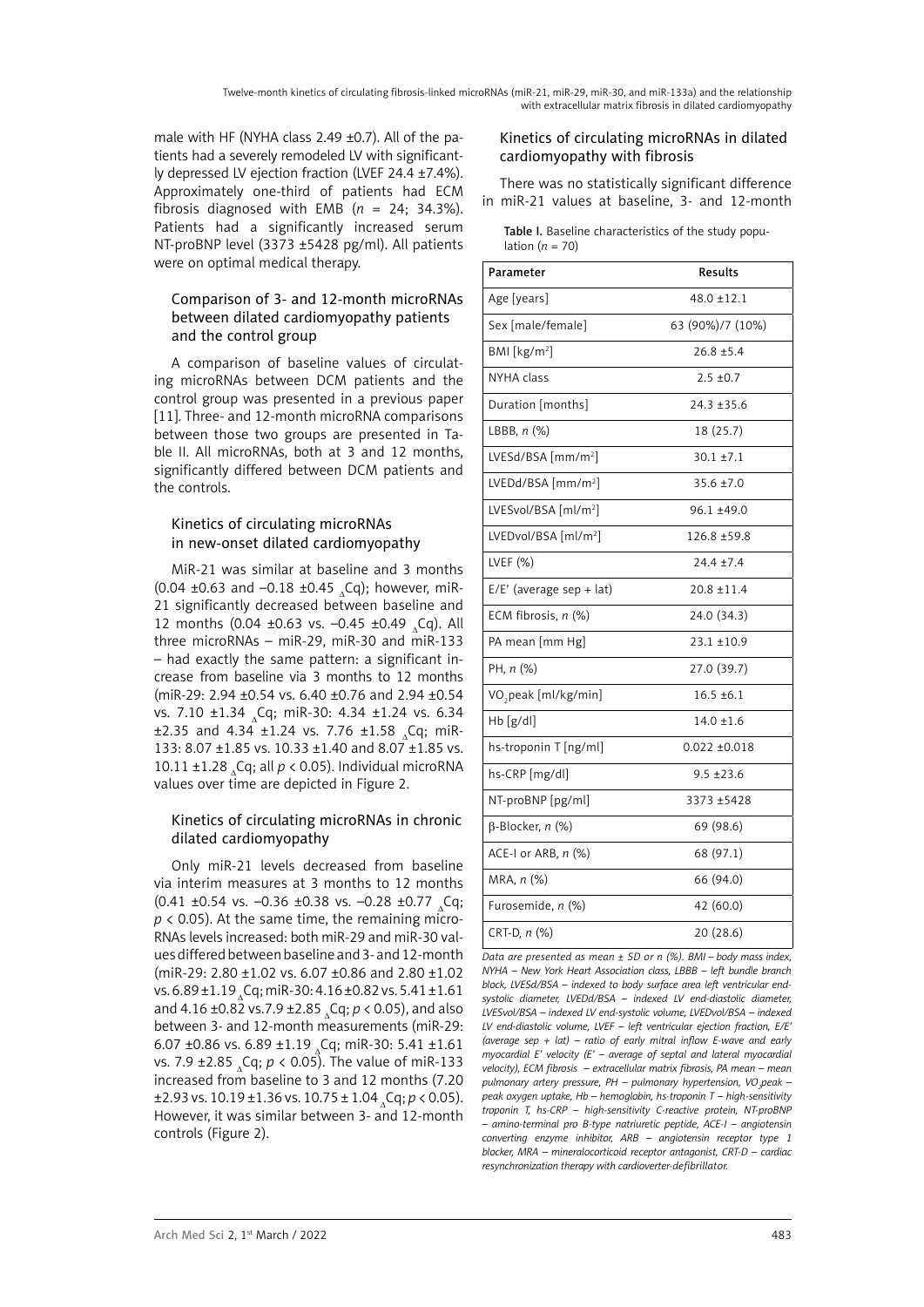| <b>Table II.</b> Comparison of serum extracellular matrix fibrosis parameters between dilated cardiomyopathy patients |  |  |
|-----------------------------------------------------------------------------------------------------------------------|--|--|
| and the control group at 3- and 12-month follow-up                                                                    |  |  |

| Parameter                        | DCM $(n = 70)$<br>3 months | Control $(n = 20)$<br>3 months | P-value | $DCM (n = 70)$<br>12 months | Control $(n = 20)$<br>12 months | P-value |
|----------------------------------|----------------------------|--------------------------------|---------|-----------------------------|---------------------------------|---------|
| miR-21-5p $\lceil$ , Cq $\rceil$ | $-0.24 + 0.44$             | $0.6 \pm 0.75$                 | & 0.001 | $-0.34 + 0.61$              | $0.6 \pm 0.75$                  | < 0.001 |
| miR-29b $[$ <sub>2</sub> Cq]     | $6.25 + 0.76$              | $3.14 + 0.55$                  | & 0.001 | $7.17 + 1.49$               | $3.14 \pm 0.55$                 | < 0.001 |
| miR-30c-5p $[$ <sub>2</sub> Cq]  | $5.88 + 1.91$              | $3.4 + 0.95$                   | & 0.001 | $7.58 + 2.28$               | $3.4 + 0.95$                    | < 0.001 |
| miR-133a-3p $[$ <sub>2</sub> Cq] | $10.47 + 1.37$             | $7.74 + 2.55$                  | & 0.001 | $10.43 + 1.23$              | $7.74 + 2.55$                   | < 0.001 |

*Data are presented as mean ± standard deviation (SD). DCM – dilated cardiomyopathy.*



Figure 2. Twelve-month patterns of circulating microRNAs in new-onset and chronic DCM

measurements (0.01 ±0.47 vs. –0.25 ±0.47 vs.  $-0.39 \pm 0.51$  (Cq; NS). The data are depicted in Figure 3. Both miR-29 and miR-30 differed between baseline and 3 months (miR-29:  $2.95 \pm 1.04$  vs. 5.95 ±0.76  $_{\circ}$ Cq; miR-30: 3.98 ±0.75 vs. 5.42 ±1.4  $\Omega$ <sub>s</sub>Cq;  $p \lt 0.05$ ), baseline and 12 months (miR-

29: 2.95 ±1.04 vs. 7.16 ±1.35 <sub>^</sub>Cq; miR-30: 3.98  $\pm 0.75$  vs. 8.15  $\pm 2.71$  <sub>2</sub>Cq;  $p < 0.05$ ), and 3 and 12 months (miR-29: 5.95 ±0.76 vs. 7.16 ±1.35  $_{\circ}$ Cq; miR-30: 5.42 ±1.4 vs. 8.15 ±2.71 <sub>A</sub>Cq; *p* < 0.05). The value of miR-133 increased from baseline to 3 months and 12 months (6.9 ±1.71 vs. 9.98 ±1.33 vs.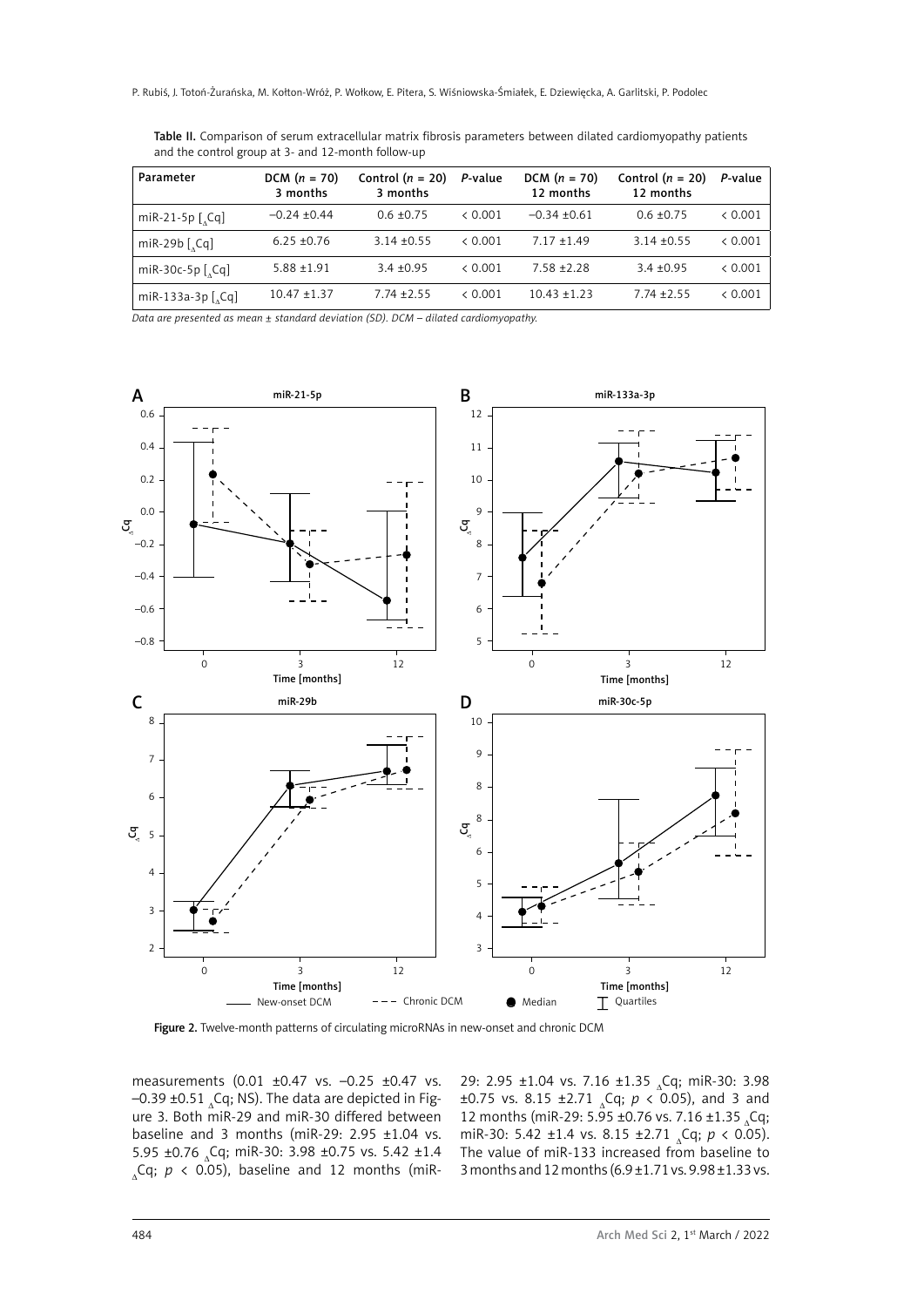Twelve-month kinetics of circulating fibrosis-linked microRNAs (miR-21, miR-29, miR-30, and miR-133a) and the relationship with extracellular matrix fibrosis in dilated cardiomyopathy



Figure 3. Twelve month patterns of circulating microRNA in DCM with and without fibrosis

10.51  $\pm$ 1.3<sub>^</sub>Cq; *p* < 0.05) but it was similar between 3 and 12 months.

## Kinetics of circulating microRNAs in dilated cardiomyopathy without fibrosis

The comparisons of circulating microRNAs measured at baseline and at 3 and 12 months in DCM patients without fibrosis are presented in Figure 3. The value of miR-21 significantly decreased from baseline to 3 and 12 months (0.32 ±0.71 vs. –0.27 ±0.40 vs. –0.37 ±0.70 Cq;  $p$  < 0.05). The opposite pattern was observed with miR-29 and miR-133 (miR-29: 2.83  $\pm 0.61$  vs. 6.42  $\pm 0.81$  vs. 6.90  $\pm 1.22$   $_{\circ}$ Cq; miR-133: 8.19  $\pm$ 2.67 vs. 10.45  $\pm$ 1.39 vs. 10.32  $\pm$ 1.16 (q;  $p < 0.05$ ) without differences between 3- and 12-month measurements. MiR-30 significantly increased from baseline to 3 months (4.42 ±1.19 vs. 6.22 ±2.37  $_{\circ}$ Cq;  $p$  < 0.05), between baseline and 12 months (4.42)  $\pm$ 1.19 vs. 7.63  $\pm$ 1.90 <sub>a</sub>Cq; *p* < 0.05), and between 3 and 12 months (6.22 ±2.37 vs. 7.63 ±1.90 Cq;  $p$  < 0.05).

#### Comparison of the kinetics of circulating microRNAs between new-onset and chronic dilated cardiomyopathy

MicroRNA values are provided above, and the *p*-values are shown in Table III. Twelve-month kinetics are depicted in Figure 2. Analyses revealed that there was no statistical difference between microRNA levels either at 3 months or 12 months between new-onset and chronic DCM patients.

## Comparison of the kinetics of circulating microRNAs between dilated cardiomyopathy with and without fibrosis

MicroRNA values are presented above, and the *p*-values are included in Table IV. The illustra-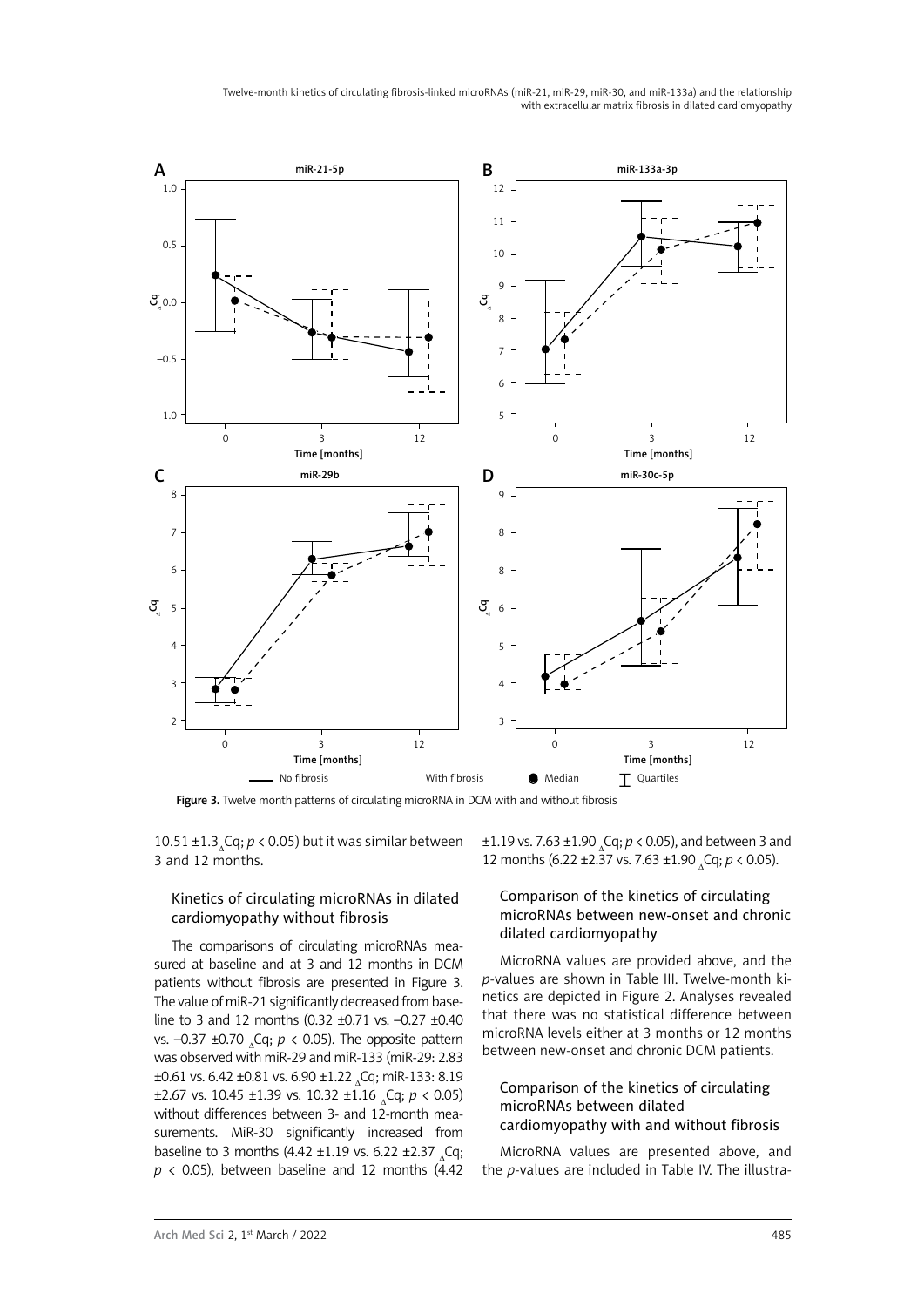| Parameter                                                                                                                                                                                                                                                                                                                                                                                                                 | 3-month<br>p-value | 12-month<br>p-value |
|---------------------------------------------------------------------------------------------------------------------------------------------------------------------------------------------------------------------------------------------------------------------------------------------------------------------------------------------------------------------------------------------------------------------------|--------------------|---------------------|
| miR-21-5p $\left[ \right.$ $\left[ \right.$ $\left[ \right.$ $\left[ \right.$ $\left[ \right.$ $\left[ \right.$ $\left[ \right.$ $\left[ \right.$ $\left[ \right.$ $\left[ \right.$ $\left[ \right.$ $\left[ \right.$ $\left[ \right.$ $\left[ \right.$ $\left[ \right.$ $\left[ \right.$ $\left[ \right.$ $\left[ \right.$ $\left[ \right.$ $\left[ \right.$ $\left[ \right.$ $\left[ \right.$ $\left[ \right.$ $\left[$ | 0.28               | 0.38                |
| miR-29b $[$ <sub>2</sub> Cq]                                                                                                                                                                                                                                                                                                                                                                                              | 0.12               | 0.79                |
| miR-30c-5p $[$ <sub>2</sub> Cq]                                                                                                                                                                                                                                                                                                                                                                                           | 0.29               | 0.9                 |
| miR-133a-3p $[$ <sub>1</sub> Cq]                                                                                                                                                                                                                                                                                                                                                                                          | 0.98               | 0.53                |

Table III. Comparison of the 3- and 12-month levels of circulating microRNAs between new-onset and chronic DCM

tion of the kinetics of microRNAs in patients with and without fibrosis is further depicted in Figure 3. Only miR-21 differed between the groups at 3 months; however, miR-21 was similar at 12 months. MiR-29, miR-30 and miR-133 did not differ between patients with and without fibrosis at any time point.

#### Correlations between circulating microRNAs at 3 and 12 months with collagen volume fraction

Out of four microRNAs only miR-29 at 3 months inversely correlated with CVF  $(r = -0.31; p < 0.01)$ . There was no relationship with any other micro-RNA at any time point to fibrosis (Table V).

#### Discussion

The main findings of the study can be summarized as follows. First, 12-month kinetics of miR-21, miR-29, miR-30 and miR-133 are similar in DCM patients stratified according to disease duration and fibrosis status. Second, except for one significant difference of miR-29 at 3 months between DCM patients with and without fibrosis, the 12-month patterns of the remaining microRNAs do not differ in patients with new-onset and chronic DCM and patients with and without fibrosis. Thus, no distinct microRNA pattern, regardless of the duration of disease and fibrosis status, has been identified. Finally, correlations between 4 microRNAs, measured at 3 and 12 months, and ECM fibrosis are lower than expected.

The majority of studies on the biological role of microRNAs, either in humans or laboratory animals, relied only on a single (one time point) measurement. As such, there is a dearth of knowledge regarding the pattern of microRNAs in cardiac

Table IV. Comparison of the 3- and 12-month levels of circulating microRNAs between dilated cardiomyopathy patients with and without fibrosis

| Parameter                                                                                                                                                                                                                                                                                                                                                                                                                 | 3-month<br>p-value | 12-month<br>p-value |  |  |
|---------------------------------------------------------------------------------------------------------------------------------------------------------------------------------------------------------------------------------------------------------------------------------------------------------------------------------------------------------------------------------------------------------------------------|--------------------|---------------------|--|--|
| miR-21-5p $\left[ \right.$ $\left[ \right.$ $\left[ \right.$ $\left[ \right.$ $\left[ \right.$ $\left[ \right.$ $\left[ \right.$ $\left[ \right.$ $\left[ \right.$ $\left[ \right.$ $\left[ \right.$ $\left[ \right.$ $\left[ \right.$ $\left[ \right.$ $\left[ \right.$ $\left[ \right.$ $\left[ \right.$ $\left[ \right.$ $\left[ \right.$ $\left[ \right.$ $\left[ \right.$ $\left[ \right.$ $\left[ \right.$ $\left[$ | 0.46               | 0.71                |  |  |
| miR-29b $\left[\right\rangle$ Cq]                                                                                                                                                                                                                                                                                                                                                                                         | 0.02               | 0.88                |  |  |
| miR-30c-5p $[$ <sub>2</sub> Cq]                                                                                                                                                                                                                                                                                                                                                                                           | 0.53               | 0.32                |  |  |
| miR-133a-3p $[$ <sub>1</sub> Cq]                                                                                                                                                                                                                                                                                                                                                                                          | 0.35               | 0.26                |  |  |

diseases. The few studies that have explored this subject concentrated on either short-term (hours and days) or longer-term (months) kinetics. Most of those studies focused on the kinetic release of microRNAs in urgent cardiac conditions, such as acute myocardial infarction (AMI) or HF exacerbation requiring urgent hospitalization. Although more than a dozen microRNAs have been associated with cardiac fibrosis, it is unknown whether these associations are maintained over a longer period and whether fibrosis determines any specific pattern of microRNAs.

The investigators of the Bio-SHIFT project performed repeated measurements of multiple microRNAs, specifically, miR-1254, miR-22-3p, miR-423-5p, miR-486-5p, miR-320a, miR-345-5p, miR-378a-3p, in 263 outpatients with HF [17]. The authors explored the associations of the temporal patterns of these microRNAs with adverse events. The authors discovered that the temporal pattern of miR-22-3p was inversely and independently associated with the primary endpoint, a combination of HF hospitalization, cardiovascular mortality, cardiac transplantation and LVAD implantation [17]. Our studies have previously reported the absence of associations between baseline circulating microRNAs, specifically, miR-21, miR-26, miR-29, miR-30 and miR-133a with CV outcomes. However, myocardial miR-133a was found to be an independent predictor of the combined endpoint of CV death and urgent HF hospitalization [12]. In another study, Koyama *et al*. investigated shortterm kinetics (from admission to hospital day 7) of a panel consisting of 125 microRNAs in 42 patients who were urgently admitted due to HF exacerbation [18]. The authors detected several fluctuations of circulating microRNAs, including miR-122-5p, miR-143-3p, miR-196-5p, and miR-200c-5p. Out

Table V. Correlations between 3- and 12-month microRNAs and extracellular matrix fibrosis expressed as collagen volume fraction

|       | $miR-21$<br>3 months | $miR-29$<br>3 months | $miR-30$ | miR-133 | $miR-21$                                                                                                                                                                                                | miR-29 | miR-30 | miR-133 |
|-------|----------------------|----------------------|----------|---------|---------------------------------------------------------------------------------------------------------------------------------------------------------------------------------------------------------|--------|--------|---------|
| l CVF |                      |                      |          |         | $r = 0.042$ ; $r = -0.31$ ; $r = -0.086$ $r = -0.19$ ; $r = -0.04$ ; $r = -0.02$ ; $r = 0.08$ ; $r = 0.08$ ;<br>$p = 0.75$ $p < 0.05$ $p = 0.52$ $p = 0.17$ $p = 0.74$ $p = 0.88$ $p = 0.52$ $p = 0.57$ |        |        |         |

*CVF – collagen volume fraction.*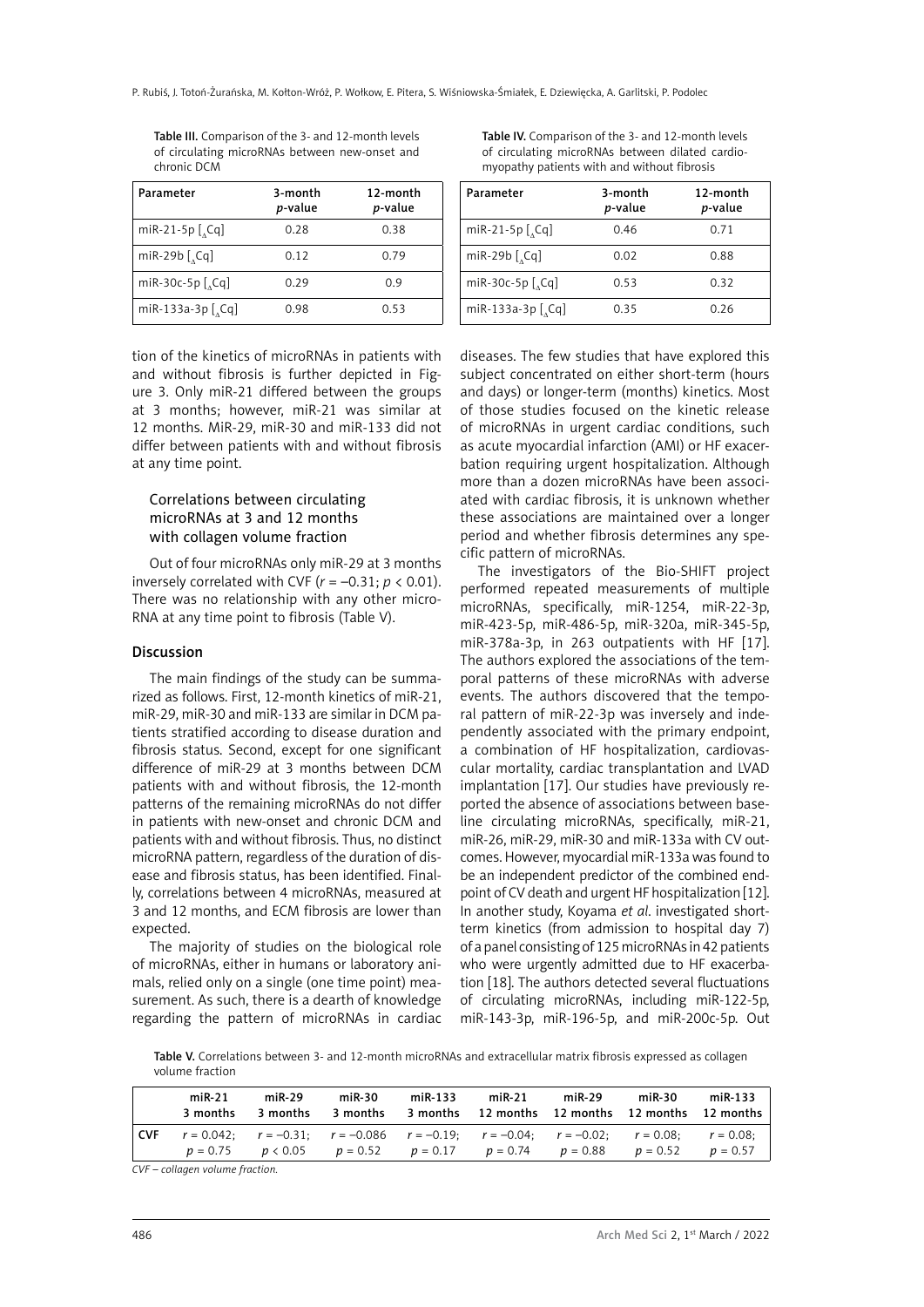of this large panel of microRNAs, miR-122-5p was found to be most abundant and correlated with changes in serum liver function markers (aspartate aminotransferase and alanine aminotransferase) that reflect liver damage [18]. Although Leistner *et al*. did not study longitudinal changes of micro-RNAs, they explored the trans-coronary (measured in the aorta and coronary sinus) gradient of micro-RNAs in 52 patients with stable coronary artery disease (CAD) [19]. The authors observed correlations between plaque burden (assessed with optical coherence tomography) and the trans-coronary gradient of miR-126-3p, miR-145-5p, miR-155-5p, and miR-29b-3p. Of note, the trans-coronary gradient of miR-29b-3p correlated significantly with plaque fibrosis [19]. The correlation of miR-29b with fibrosis (plaque fibrosis and ECM fibrosis) strengthens our knowledge on the pro-fibrotic role of miR-29.

Studies from our group as well as others have shown much stronger correlations between microRNAs and ECM fibrosis, e.g. baseline miR-26 and miR-30 correlated with collagen volume fraction (*r* = 0.48 and *r* = –0.58; *p* < 0.01, respectively) [11, 20]. Although we applied exactly the same methodology of microRNA analysis, we did not observe similar correlations between ECM fibrosis and the aforementioned or other microRNAs under study, albeit measured at 3 and 12 months. There is no clear explanation for this profound discrepancy other than that the kinetics of "pro-fibrotic" microRNAs fluctuate for yet undetermined reasons. This possibility should be taken into account in order to properly interpret the value of any microRNAs as a biomarker.

Unfortunately, no distinct pattern of any microRNA under study was observed regardless of the duration of disease and, more importantly, regardless of fibrosis status. It should be noted that we applied invasive techniques for the assessment of ECM fibrosis. If we had used non-invasive methods of fibrosis evaluation such as cardiac magnetic resonance imaging, we might have observed somewhat different results [21]. Although repeat cardiac biopsies are rarely performed, Mlejnek *et al*. have recently provided data that such an approach may be safe and justified [22].

Despite initial enthusiasm regarding the potential utility of circulating microRNAs as biomarkers, including markers of fibrosis, the absence of any strong relationship between the microRNAs under study and cardiac fibrosis calls into question their relevance as markers of fibrosis [23]. Furthermore, patients with and without fibrosis had almost identical microRNA kinetics. This observation can be viewed as another argument against their utility as biomarkers.

There are several potential limitations to the present study. One limitation may be the size of the cohort. The larger the cohort, the greater is the validity of the study. However, this study was conducted at a single center with a dedicated cardiomyopathy clinic and a recruitment period of over 12 months. All patients underwent RV endomyocardial biopsy and were prospectively followed. As such, our single-center study size may be viewed as robust. The number of microRNAs which were assessed is relatively small, as all measures were performed by quantitative PCR. Novel capabilities of new generation sequencing offer much larger panels of microR-NAs. As with any study with endomyocardial biopsy, sampling error and patchy distribution of fibrosis should always be taken into account.

In conclusion, regardless of ECM fibrosis status and duration of disease, 12-month patterns of circulating microRNAs, specifically miR-21, miR-29, miR-30 and miR-133, are similar in DCM. Thus, the presence or absence of fibrosis and new-onset versus chronic DCM are not characterized by distinct microRNA patterns. Correlations between microRNAs, measured at 3 and 12 months, are lower than expected and do not reflect findings previously observed at baseline measurements. The study sheds new light on the biology of microRNAs in the context of ECM fibrosis in DCM that calls into question the potential application of microRNAs as fibrosis-specific biomarkers.

# Acknowledgments

This work was funded through the National Science Centre, Poland (grant 2013/09/D/NZ5/ 00252) and the Department of Scientific Research and Structural Funds of Medical College, Jagiellonian University (grant K/ZDS/007912).

# Conflict of interest

The authors declare no conflict of interest.

## References

- 1. Kong P, Christia P, Frangogiannis N. The pathogenesis of cardiac fibrosis. Cell Mol Life Sci 2014; 71: 549-74.
- 2. Fan Z, Guan J. Antifibrotic therapies to control cardiac fibrosis. Biomater Res 2016; 20: 1-13.
- 3. Czarkowska-Pączek B, Czek B, Przybylski J, et al. Proteolytic enzymes activities in patients after myocardial infarction correlate with serum concentration of TGF-beta. Inflammation 2004; 28: 279-84.
- 4. Stempien-Otero A, Kim DH, Davis J. Molecular networks underlying myofibroblast fate and fibrosis. J Mol Cell Cardiol 2016; 97: 153-61.
- 5. Bartel DP. MicroRNAs: genomics, biogenesis, mechanism, and function. Cell 2004; 116: 281-97.
- 6. Xiaoyan W, Pais EMA, Lan L, et al. MicroRNA-155: a novel armamentarium against inflammatory diseases. Inflammation 2017; 40: 708-16.
- 7. Mitchell PS, Parkin KK, Kroh EM, et al. Circulating micro-RNAs as stable blood-based markers for cancer detection. Proc Natl Acad Sci USA 2008; 105: 10513-18.